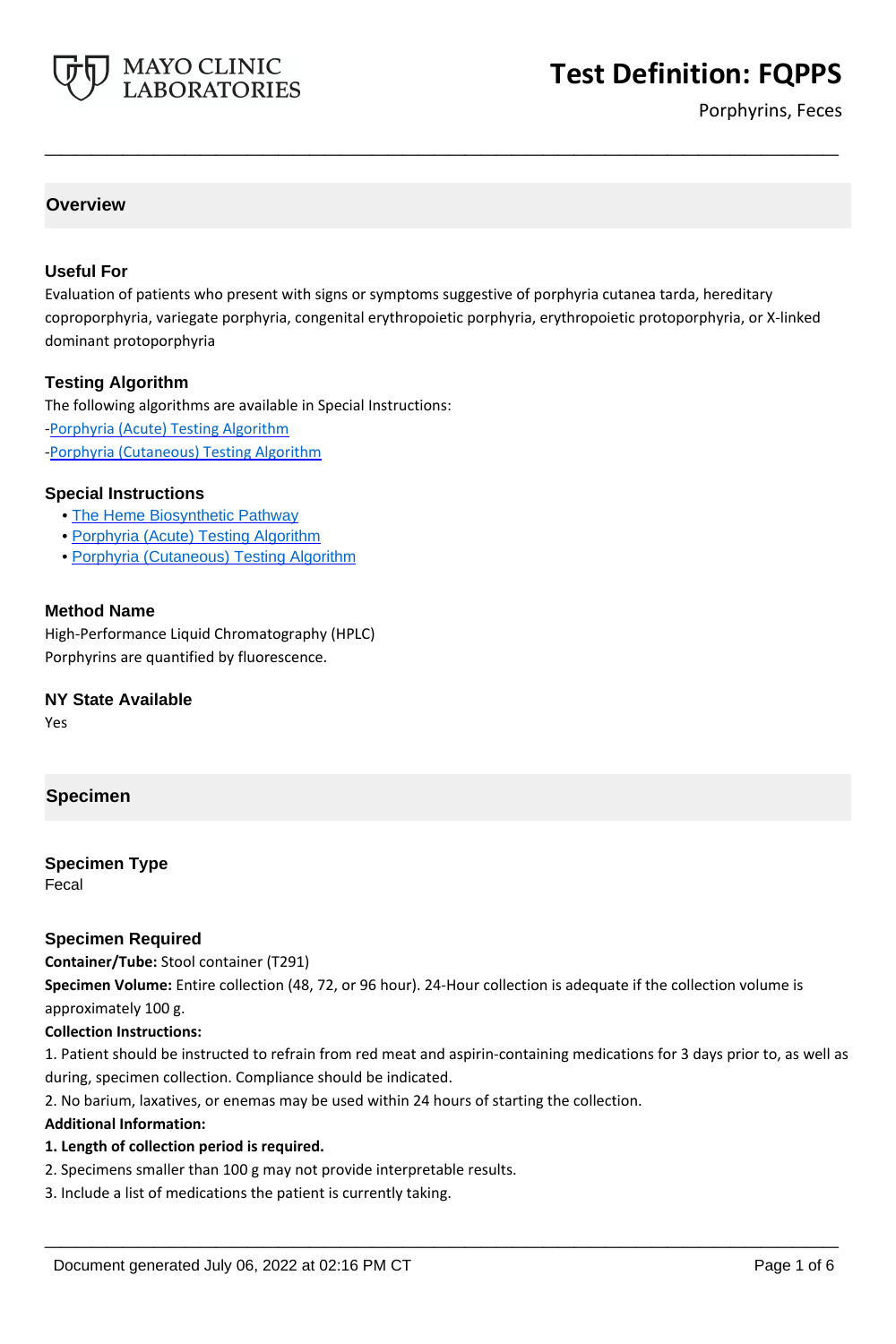

# **Forms**

If not ordering electronically, complete, print, and send a [Biochemical Genetics Test Request](https://www.mayocliniclabs.com/it-mmfiles/iem-request-form.pdf) (T798) with the specimen.

**\_\_\_\_\_\_\_\_\_\_\_\_\_\_\_\_\_\_\_\_\_\_\_\_\_\_\_\_\_\_\_\_\_\_\_\_\_\_\_\_\_\_\_\_\_\_\_\_\_\_\_**

**Specimen Minimum Volume** 10 g

# **Reject Due To**

All specimens will be evaluated at Mayo Clinic Laboratories for test suitability.

## **Specimen Stability Information**

| <b>Specimen Type</b> | <b>Temperature</b> | <b>Time</b> | <b>Special Container</b> |
|----------------------|--------------------|-------------|--------------------------|
| Fecal                | Frozen (preferred) | 14 days     |                          |
|                      | Refrigerated       | 14 days     |                          |

# **Clinical & Interpretive**

## **Clinical Information**

The porphyrias are a group of inherited disorders resulting from enzyme defects in the heme biosynthetic pathway. Depending on the specific enzyme involved, various porphyrins and their precursors accumulate in different specimen types. The patterns of porphyrin accumulation in erythrocytes and plasma, and excretion of the heme precursors in urine and feces allow for the detection and differentiation of the porphyrias.

The porphyrias are typically classified as erythropoietic or hepatic based upon the primary site of the enzyme defect. In addition, hepatic porphyrias can be further classified as chronic or acute, based on their clinical presentation.

The primary acute hepatic porphyrias: acute intermittent porphyria (AIP), hereditary coproporphyria (HCP), and variegate porphyria (VP), are associated with neurovisceral symptoms, which typically onset during puberty or later. Common symptoms include severe abdominal pain, peripheral neuropathy, and psychiatric symptoms. Crises may be precipitated by a broad range of medications (including barbiturates and sulfa drugs), alcohol, infection, starvation, heavy metals, and hormonal changes. Photosensitivity is not associated with AIP, but may be present in HCP and VP.

Cutaneous photosensitivity is associated with the chronic hepatic porphyrias: porphyria cutanea tarda (PCT) and the erythropoietic porphyrias; erythropoietic protoporphyria (EPP), X-linked dominant protoporphyria (XLDPP), and congenital erythropoietic porphyria (CEP). Although genetic in nature, environmental factors may exacerbate symptoms, significantly impacting the severity and course of disease.

CEP is an erythropoietic porphyria caused by uroporphyrinogen III synthase deficiency. Symptoms typically present in early infancy with red-brown staining of diapers, severe cutaneous photosensitivity with fluid-filled bullae and vesicles. Other common symptoms may include thickening of the skin, hypo- and hyperpigmentation, hypertrichosis, cutaneous scarring, and deformities of the fingers, eyelids, lips, nose, and ears. A few milder adult-onset cases have been documented as well as cases that are secondary to myeloid malignancies.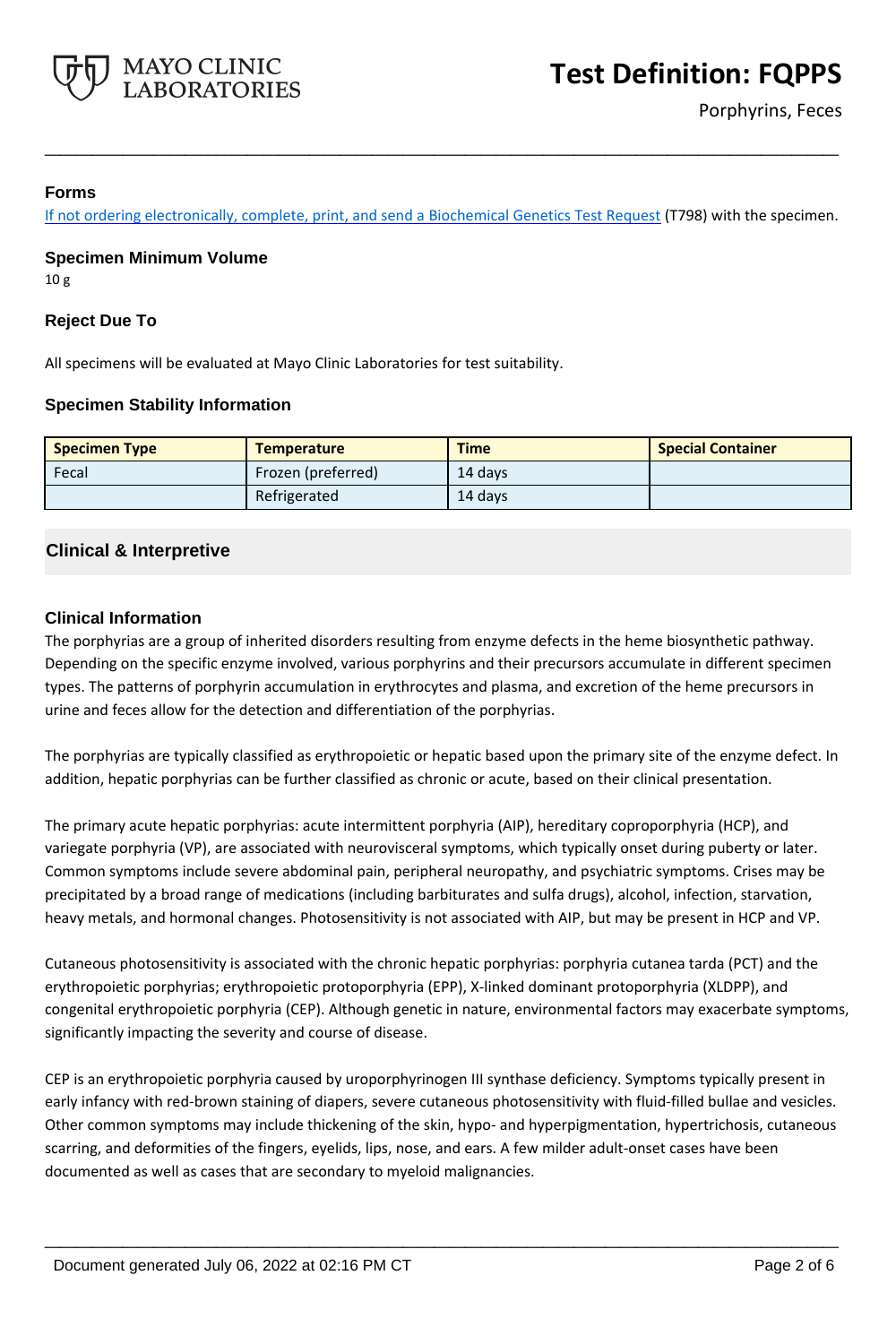

Porphyrins, Feces

PCT is the most common form of porphyria and is most commonly sporadic (acquired), but in about 25% of cases it is inherited in an autosomal dominant manner. The most prominent clinical characteristics are cutaneous photosensitivity and scarring on sun-exposed surfaces. Patients experience chronic blistering lesions resulting from mild trauma to sun-exposed areas. These fluid-filled vesicles rupture easily, become crusted, and heal slowly. Secondary infections can cause areas of hypo- or hyperpigmentation or sclerodermatous changes and may result in the development of alopecia at sites of repeated skin damage. Liver disease is common in patients with PCT as evidenced by abnormal liver function tests and 30% to 40% of patients developing cirrhosis. In addition, there is an increased risk of hepatocellular carcinoma.

**\_\_\_\_\_\_\_\_\_\_\_\_\_\_\_\_\_\_\_\_\_\_\_\_\_\_\_\_\_\_\_\_\_\_\_\_\_\_\_\_\_\_\_\_\_\_\_\_\_\_\_**

Hepatoerythropoietic porphyria (HEP) occurs when an individual inherits PCT from both parents. Patients exhibit a similar clinical presentation to what is seen in CEP.

Clinical presentation of EPP and XLDPP is identical with onset of symptoms typically occurring in childhood. Cutaneous photosensitivity in sun-exposed areas of the skin generally worsens in the spring and summer months. Common symptoms may include itching, edema, erythema, stinging or burning sensations, and occasionally scarring of the skin in sun-exposed areas.

Increased fecal porphyrin excretions are observed most commonly in symptomatic patients with CEP, PCT, HCP, and VP. In quiescent phases, as well as prior to puberty, fecal porphyrin excretion may be within normal limits. Patients with AIP may have elevated fecal porphyrin levels during severe attacks. EPP and XLDPP patients may have elevated protoporphyrin levels, however, these disorders cannot be diagnosed by fecal analysis alone.

The workup of patients with a suspected porphyria is most effective when following a stepwise approach. See [Porphyria](https://www.mayocliniclabs.com/it-mmfiles/Porphyria__Acute__Testing_Algorithm.pdf)  [\(Acute\) Testing Algorithm](https://www.mayocliniclabs.com/it-mmfiles/Porphyria__Acute__Testing_Algorithm.pdf) and [Porphyria \(Cutaneous\) Testing Algorithm](https://www.mayocliniclabs.com/it-mmfiles/Porphyria__Cutaneous__Testing_Algorithm.pdf) in Special Instructions or call 800-533-1710 to discuss testing strategies.

**\_\_\_\_\_\_\_\_\_\_\_\_\_\_\_\_\_\_\_\_\_\_\_\_\_\_\_\_\_\_\_\_\_\_\_\_\_\_\_\_\_\_\_\_\_\_\_\_\_\_\_**

# **Reference Values**

UROPORPHYRIN I <120 mcg/24 hours

UROPORPHYRIN III <50 mcg/24 hours

HEPTACARBOXYL PORPHYRIN I <40 mcg/24 hours

HEPTACARBOXYL PORPHYRIN III <40 mcg/24 hours

ISOHEPTACARBOXYL PORPHYRINS <30 mcg/24 hours

HEXACARBOXYL PORPHYRIN I <10 mcg/24 hours

HEXACARBOXYL PORPHYRIN III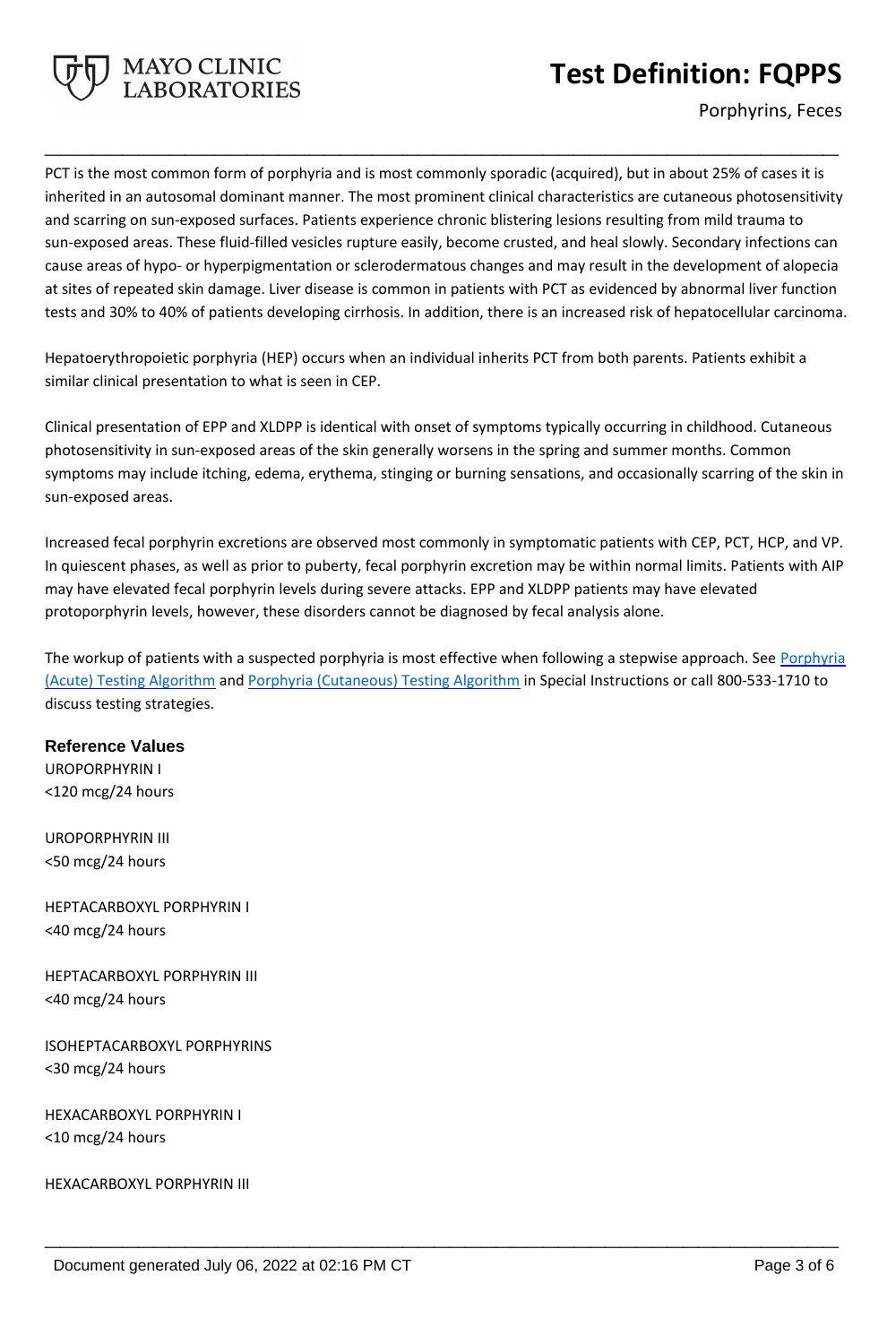

Porphyrins, Feces

<10 mcg/24 hours

ISOHEXACARBOXYL PORPHYRINS <10 mcg/24 hours

PENTACARBOXYL PORPHYRIN I <20 mcg/24 hours

PENTACARBOXYL PORPHYRIN III <20 mcg/24 hours

ISOPENTACARBOXYL PORPHYRINS <80 mcg/24 hours

COPROPORPHYRIN I <500 mcg/24 hours

COPROPORPHYRIN III <400 mcg/24 hours

ISOCOPROPORPHYRIN <200 mcg/24 hours

PROTOPORPHYRINS <1,500 mcg/24 hours

COPROPORPHYRIN III/COPROPORPHYRIN I RATIO  $< 1.20$ 

See [The Heme Biosynthetic Pathway](https://www.mayocliniclabs.com/it-mmfiles/The_Heme_Biosynthetic_Pathway.pdf) in Special Instructions.

## **Interpretation**

Abnormal results are reported with a detailed interpretation that may include an overview of the results and their significance, a correlation to available clinical information provided with the specimen, differential diagnosis, recommendations for additional testing when indicated and available, and a phone number to reach one of the laboratory directors in case the referring physician has additional questions.

**\_\_\_\_\_\_\_\_\_\_\_\_\_\_\_\_\_\_\_\_\_\_\_\_\_\_\_\_\_\_\_\_\_\_\_\_\_\_\_\_\_\_\_\_\_\_\_\_\_\_\_**

## **Cautions**

Heme from red meat can contribute to fecal protoporphyrin concentrations and cause a misleading indication of erythropoietic protoporphyria, X-linked dominant protoporphyria, or variegate porphyria.

Aspirin ingestion may cause minimal gastrointestinal bleeding, leading to false elevations of protoporphyrin.

Specimen submitted should contain at least 100 g of feces. Specimens smaller than 100 g may not provide interpretable results. Specimens weighing less than 10 grams will be rejected.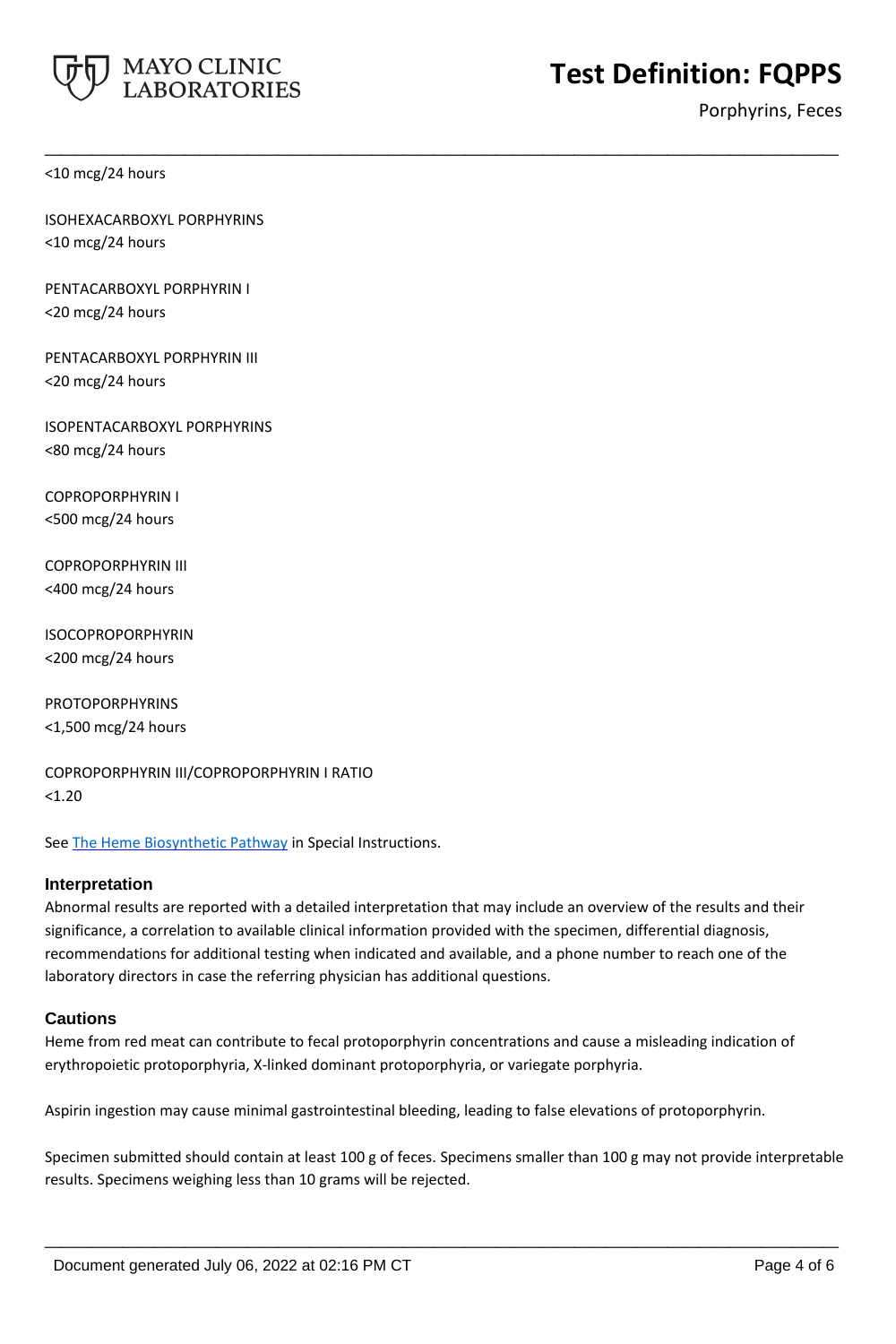

Porphyrins, Feces

# **Clinical Reference**

1. Tortorelli S, Kloke KM, Raymond KM: Chapter 15: Disorders of porphyrin metabolism. In Biochemical and Molecular Basis of Pediatric Disease. Fourth edition. Edited by DJ Dietzen, MJ Bennett, ECC Wong. AACC Press, 2010, pp 307-324 2. Nuttall KL, Klee GG: Analytes of hemoglobin metabolism - porphyrins, iron, and bilirubin. In Tietz Textbook of Clinical Chemistry. Fifth edition. Edited by CA Burtis, ER Ashwood. Philadelphia, WB Saunders Company, 2001, pp 584-607 3. Anderson KE, Sassa S, Bishop DF, Desnick RJ: X-Linked sideroblastic anemia and the porphyrias. In Disorders of Heme Biosynthesis. Edited by D Valle, AL Beaudet, B Vogelstein, et al. New York: McGraw-Hill; 2014. Accessed June 27, 2016. Available at https://ommbid.mhmedical.com/content.aspx?sectionid=225540906&bookid=2709

**\_\_\_\_\_\_\_\_\_\_\_\_\_\_\_\_\_\_\_\_\_\_\_\_\_\_\_\_\_\_\_\_\_\_\_\_\_\_\_\_\_\_\_\_\_\_\_\_\_\_\_**

# **Performance**

# **Method Description**

The porphyrins are separated according to numbers of carboxyl units and isomer status. Analytic specificity is based on the combination of chromatographic behavior and the uniqueness of the porphyrins among substances in human specimens in terms of fluorescence spectra. Components quantified are 10 specific porphyrins of isomer series I and III, 4 groups of "isoporphyrins" (isomers other than of series I and III), and protoporphyrin.(Unpublished Mayo method)

**PDF Report** No

**Day(s) Performed** Tuesday, Thursday

**Report Available** 4 to 7 days

**Specimen Retention Time** 1 week

**Performing Laboratory Location** Rochester

# **Fees & Codes**

## **Fees**

- Authorized users can sign in to [Test Prices](https://www.mayocliniclabs.com/customer-service/client-price-lookup/index.html?unit_code=FQPPS) for detailed fee information.
- Clients without access to Test Prices can contact [Customer Service](http://www.mayocliniclabs.com/customer-service/contacts.html) 24 hours a day, seven days a week.
- **Prospective clients should contact their Regional Manager. For assistance, contact [Customer Service.](http://www.mayocliniclabs.com/customer-service/contacts.html)**

## **Test Classification**

This test was developed, and its performance characteristics determined by Mayo Clinic in a manner consistent with CLIA requirements. This test has not been cleared or approved by the US Food and Drug Administration.